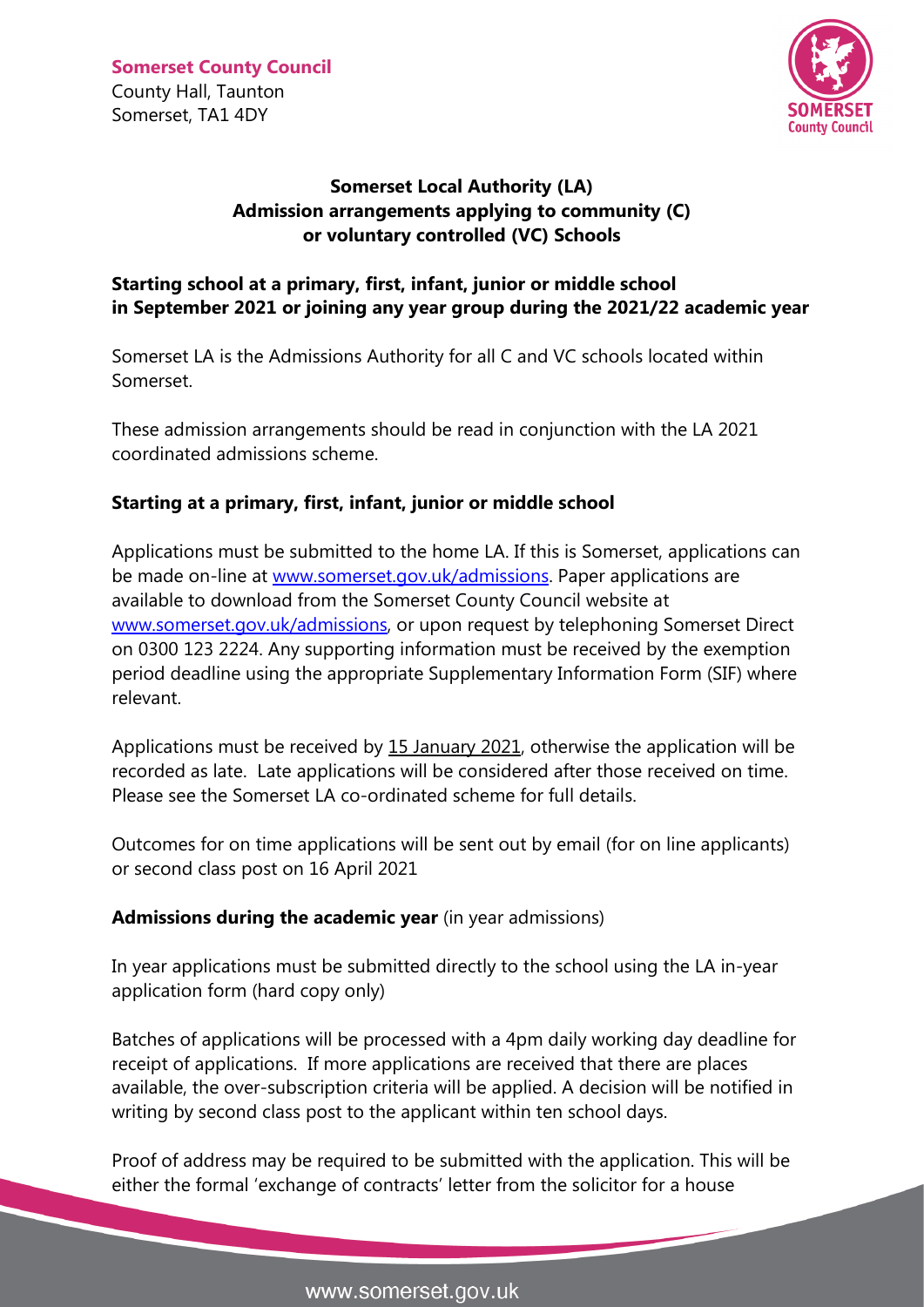County Hall, Taunton Somerset, TA1 4DY



purchase, a recent utility bill or the signing of a minimum of a six month tenancy agreement. The LA reserve the right to seek further documentary evidence to support a claim of residence.

Where there are more applications than places available within a particular year group, applications will be considered against the published oversubscription criteria and allocated up to the admission number/ limit.

Places will not be allocated more than six school weeks or half a term in advance of being required. The only exceptions are children of UK service personnel and other crown servants (including Diplomats) returning to the UK with a confirmed posting to the area (see Children of UK service personnel)

## **Oversubscription Criteria**

When the school is oversubscribed, after the admission of pupils with an Education, Health and Care plan naming the school, priority for admission will be given to those children who meet the criteria set out below, in priority order:

- 1. Children Looked After– Children who are in the care of a Local Authority or have previously been and are now formally adopted or subject to a residence/child arrangement order or special guardianship order. (See important note 1)
- 2. Children identified with a sensory, physical or medical disability (High Needs Pupils), where a multi-agency professional team has identified the school as the nearest suitable school. (See important note 2)
- 3. Children living in the catchment area, with a sibling at the school at the time of admission, and who live at the same address.
- 4. a) Children living in the rural catchment area. (See important note 3)
- .. b) Children living in the catchment area.
- 5. Children living outside the catchment area, with a sibling at the school at the time of admission, and who live at the same address
- 6. Children registered in an Infant, First or Middle school (within the transfer school catchment area).
- 7. For Infant school admissions only; Children living outside the catchment area, with an older sibling at the linked junior school at the time of admission, and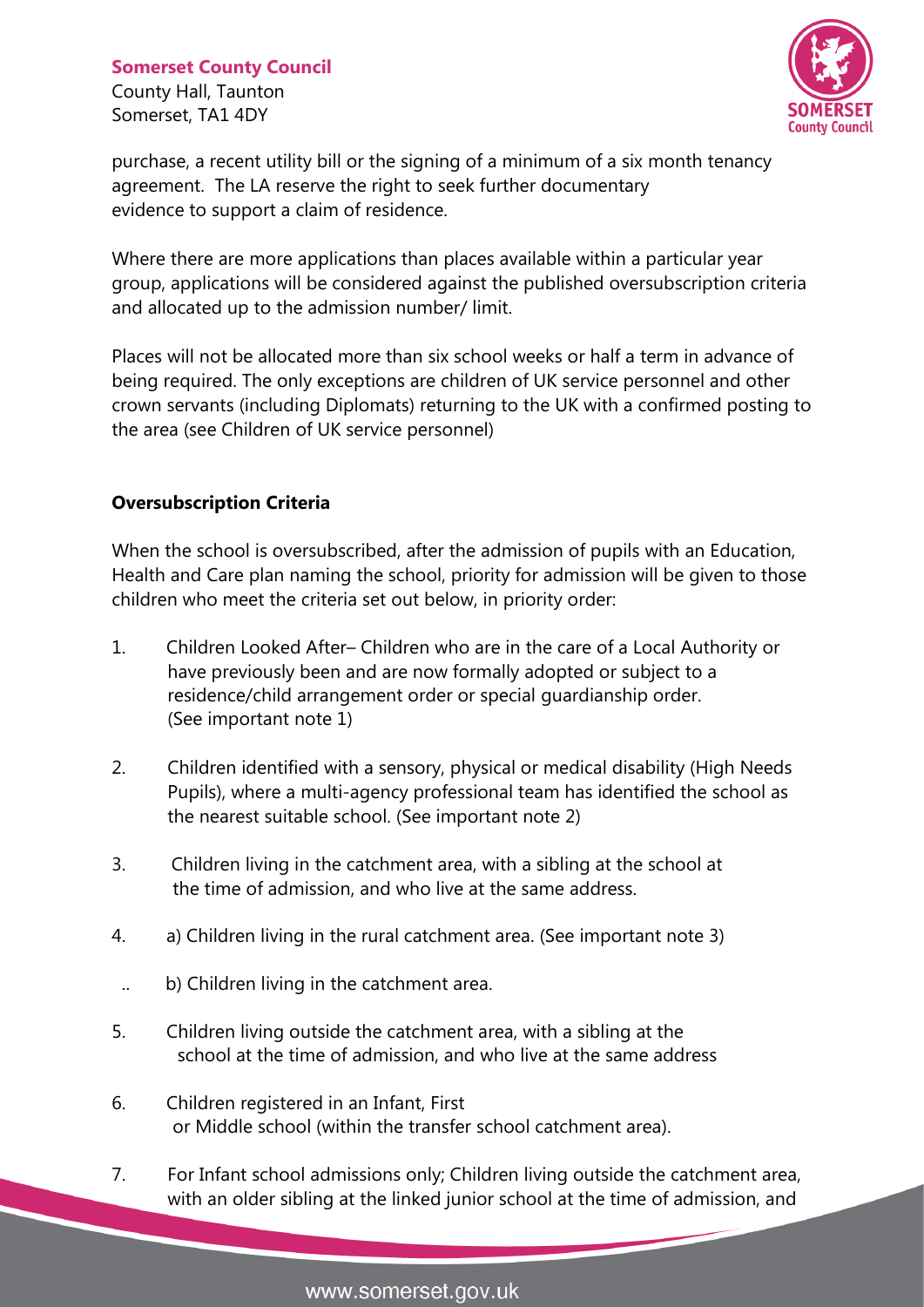County Hall, Taunton Somerset, TA1 4DY



who live at the same address.

8. In VC schools with a religious foundation:

a) Children and/or parent(s) who are practising members of the founding religious body of the school (eg, Anglican or Methodist).

b) Children and/or parent(s) who are practising members of other churches or religious denominations. (see important note 4).

- 9. a) Children of staff employed by the school for at least two years prior to the application closing date.
	- b) Children of staff employed by the school recruited to fill a vacant post for which there is a demonstrable skill shortage. (See important note 6)
- 10. Children not satisfying a higher criterion

#### **Tie-break**

If in categories 1-10 above a tie-break is necessary to determine which child is admitted, the child living closest to the school will be given priority for admission. Distance is measured in a straight line by a Geographical information System (GIS) method from the geocoded point of the school site to the geocoded point of the pupil's home.

Random allocation by drawing lots supervised by someone independent of the school will be used as a tie-break in categories 1-10 above to decide who has highest priority for admission if in two or more cases the children's homes are equidistant from the school.

However, if children of multiple births (twins and triplets) are tied for the final place, those siblings will be admitted over PAN

## **Important Notes**

1. A "Looked After Child" means any child who is in the care of a local authority in accordance with Section 22 (1) of the Children Act 1989. A child who was "a previously Looked After Child" means a child who after being Looked After became subject to an Adoption Order under Section 46 of the Adoption and Children Act 2002, a Residence Order under Section 8 of the Children Act 1989 or Special Guardianship Order under Section 14A of the Children Act 1989.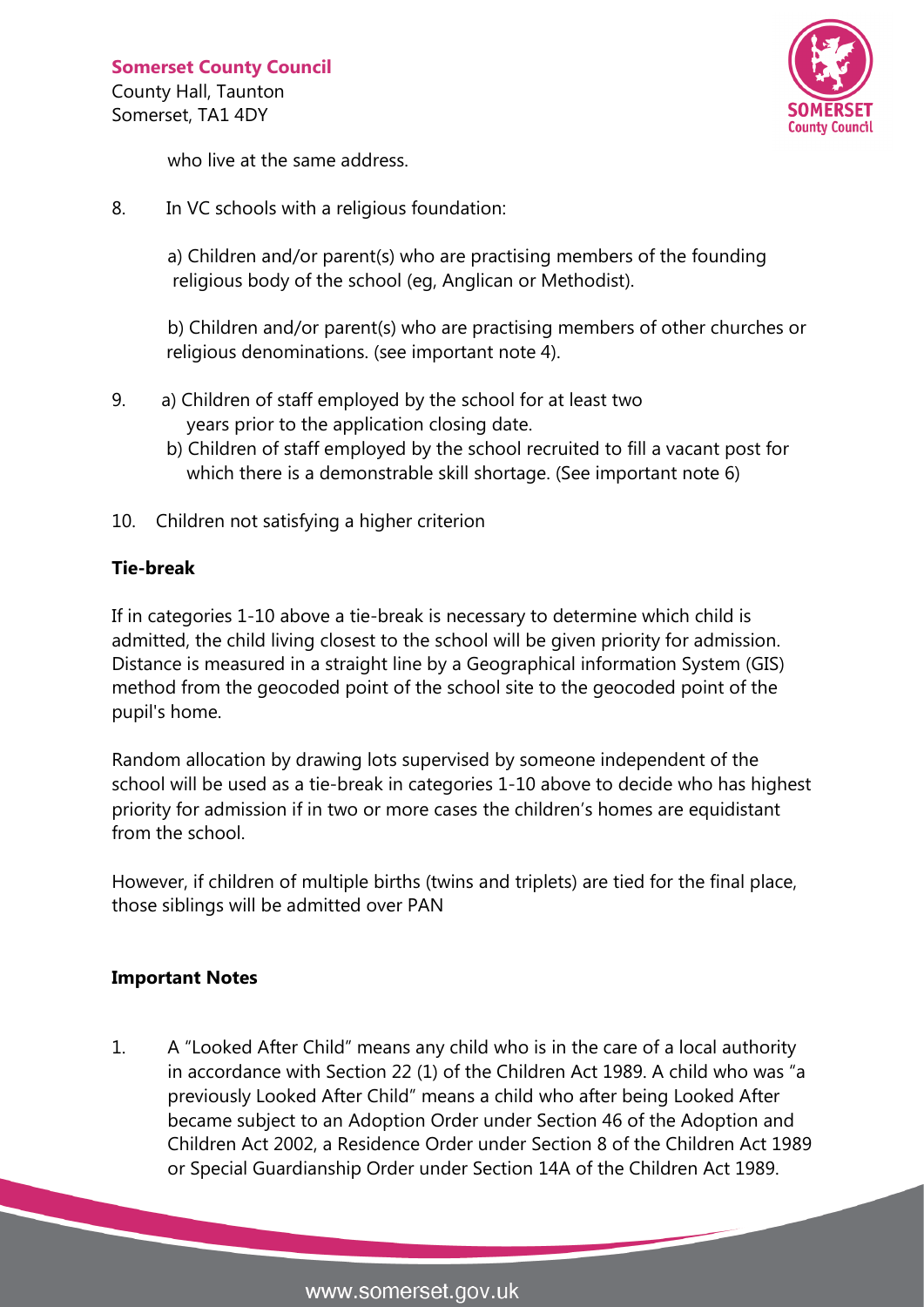

- 2. Criterion 2 enables schools to plan with SEN Officers for the school entry of children with physical, medical or sensory impairments. This includes children that are in receipt of Early Years School Action Plus funding at level 3 and / or where significant capital works (e.g., accessible toilets, changing space, access to classrooms) are required.
- 3. 'Rural catchment' is defined as living in the catchment area of a school and there is no alternative school within the statutory walking distance of the home address (2 miles for a child aged under eight years old and 3 miles for a child aged eight years old and over)
- 4. "Practising" is defined as at least once a month for at least six months prior to the application closing date attendance at church by at least one parent and/or child. In order for applications to be considered against criterion 8 applicants will need to use the appropriate Supplementary Application Form (SIF) to demonstrate their ability to meet the particular criterion. The SIF will need to be completed and signed by a member of the clergy and submitted along with the school place application.

Please note that in the event that during the period specified for attendance at worship the church (or, in relation to those of other faiths, relevant place of worship) has been closed for public worship and has not provided alternative premises for that worship, the requirements of these admission arrangements in relation to attendance will only apply to the period when the church (or in relation to those of other faiths, relevant place of worship) or alternative premises have been available for public worship.

- 5. Criterion 9 The Head Teacher or Governing Body of the relevant school will be asked to verify point b.
- 6. Criterion 4, 8 and 9 Children considered under sub-criteria a) will have a priority over children considered under sub-criteria b).

#### **Additional Information**

#### **Home Address**

The home address is very important as school places are allocated on the basis of the permanent home address of each child. A child's permanent home address is considered to be where the child spends the majority of their time with parents or carers. (Please see shared care arrangements information below).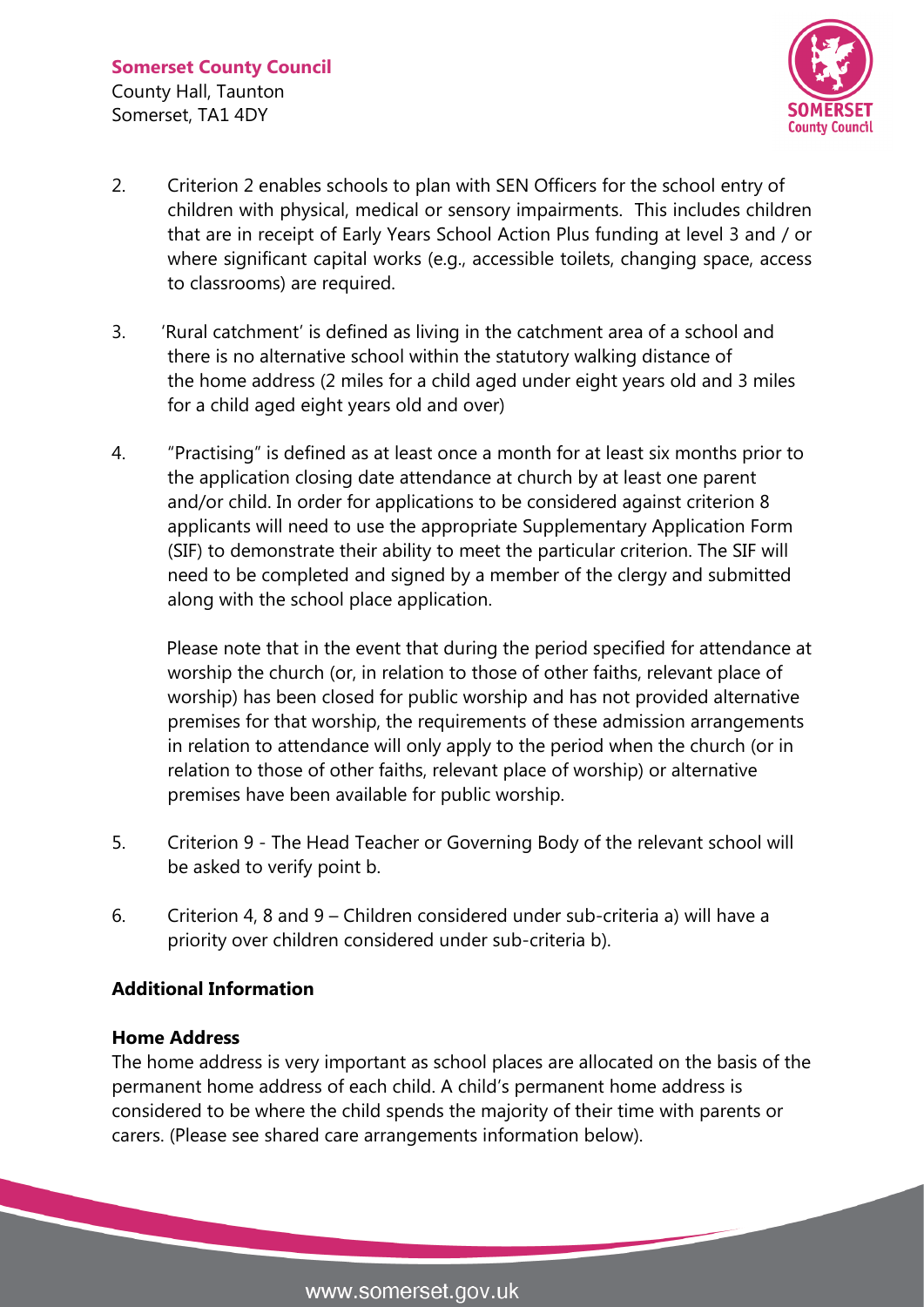County Hall, Taunton Somerset, TA1 4DY



Documentary evidence of home ownership or suitable rental agreement may be required, together with proof of permanent residence at the property concerned. Places cannot be allocated on the basis of an intended future address, unless the house move can be confirmed through the formal 'exchange of contracts' or the signing of a minimum of a six month formal tenancy agreement from a letting agency. Please note private letting agreements may not be accepted as proof of residence. An address change due to a move to live with other family members or friends will not be considered until the move has taken place and suitable proof of residency has been obtained. Proof that a move from the previous address has taken place may also be required e.g. proof of exchange of contracts, a tenancy agreement showing the end date of the tenancy or a notice to quit from the landlord or repossession notice. The LA reserve the right to seek further documentary evidence to support any claim of residence which could include contacting the estate agent, solicitor, landlord or relevant professional. A representative of the L A may carry out a home visit/s without prior notice to verify a pupil's home address.

An address used for childcare arrangements cannot be used as a home address for the purpose of applying for a school place. Fraudulent claims relating to the home address of a particular child may lead to the withdrawal of any offer of a school place.

Proof of address will not be required for Traveller families where the address is confirmed by the Traveller Education Service. A foster carer will not be required to supply proof of address for a child placed with them by a LA.

The LA and/or Admissions Authority must be notified of any change of address during the admissions procedure.

#### **Shared care arrangements**

Where shared care arrangements are in place and parents/ carers of the child submit two separate applications for different schools, the LA will only accept one application which will be the application made by the parent/carer that lives at the same permanent home address as the child. Where there are exceptional grounds such as on-going court proceedings for example, these applications will be considered on a case by case basis.

Where it is necessary to establish the permanent home address for the child parent/carers will be asked to write to the LA stating the number of days each week the child spends with them. The LA may also ask for evidence of which parent/carer was in receipt of child benefit at the point of application. If the parent/carer is not in receipt of child benefit, the LA will ask for proof of the child's home address as held by the doctor's surgery at the point of application. If the child's home address cannot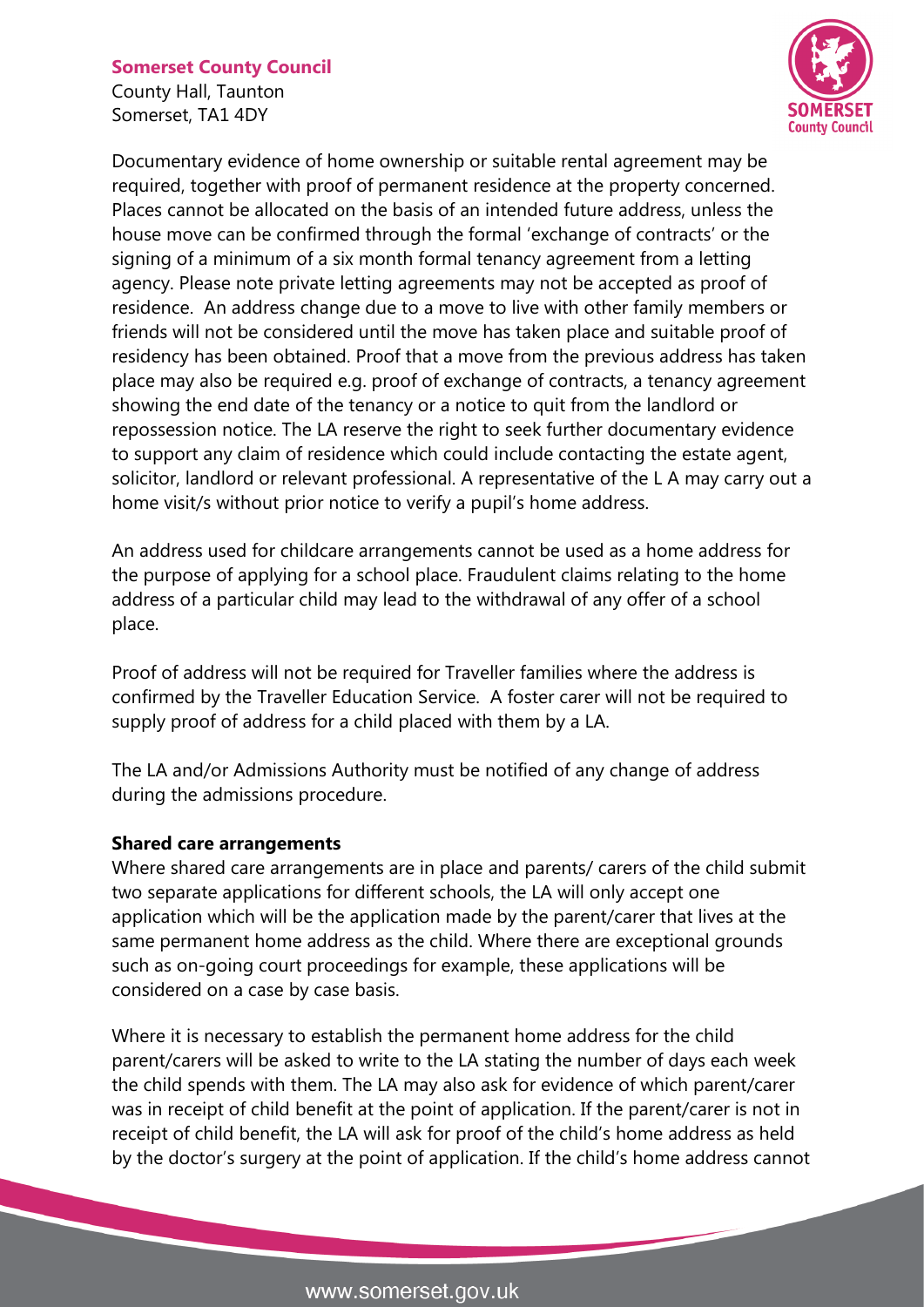County Hall, Taunton Somerset, TA1 4DY



be verified the LA reserve the right to request further documentary evidence to support any claim of permanent home address.

#### **Parent/Carer**

Natural parents, whether they are married or not, any person who, although not a natural parent, has parental responsibility for a child or young person. Any person who, although not a natural parent, has care of a child or young person (having care of a child or young person means that a person with whom the child lives and who looks after the child, irrespective of what their relationship is with the child is considered to be a parent in education law).

## **Relevant Area**

The School Standards & Framework Act 1998 requires LA's to establish Relevant Area(s) for admission policy consultations. The Relevant Area is the area in which admission authorities must consult with schools regarding their proposed admission arrangements before finalising them.

The Education Act 2002 requires the LA to consult on and review its Relevant Area every 2 years.

The relevant area for Somerset admission authority is the geographical area for Somerset. The relevant area for VA, Foundation, Academies and Free Schools is the district in which the school is located (i.e. Mendip, South Somerset, Taunton Deane, West Somerset or Sedgemoor.)

## **Sibling**

For the purpose of admissions, a sibling is defined as children living at the same permanent home address. Please see the information on 'Shared residency arrangements' which will apply if necessary in order to determine the sibling's permanent home address.

## **Appeals**

All applicants refused a place have a right of appeal to an independent appeal panel constituted and operated in accordance with the School Admission Appeals Code. Details of how to appeal are included in the outcome email or letter. Information on the timetable for the appeals process is available on the Somerset LA website by 28 February each year.

## **Waiting lists**

The LA will maintain a waiting list for every over-subscribed Community and Voluntary Controlled school. Children will automatically be placed on the waiting list if a place is refused. . The waiting list for the year of entry will operate until the end of the first term after the beginning of the school year. If parent/carers wish for their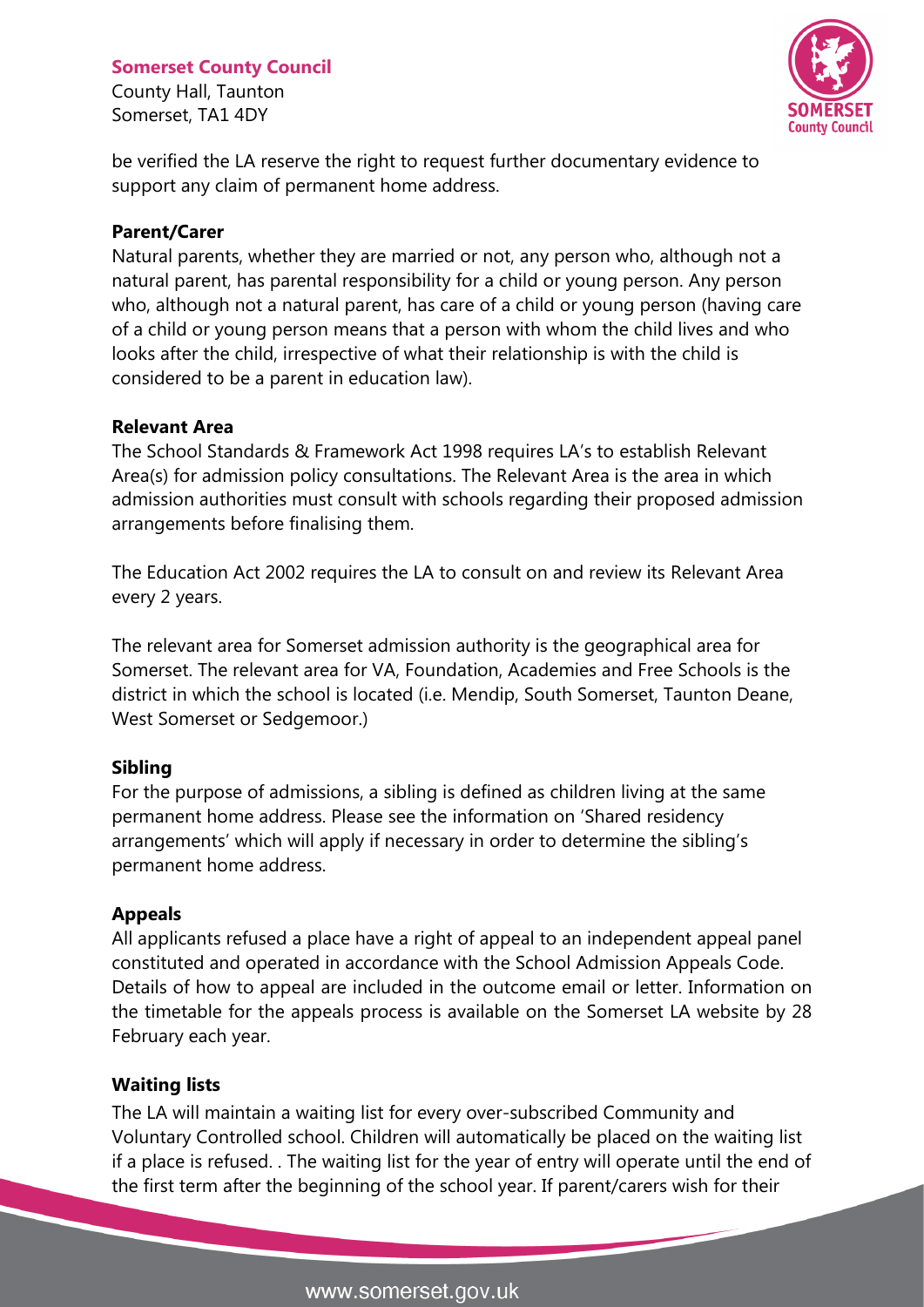County Hall, Taunton Somerset, TA1 4DY



child to remain on the waiting list after this time a request must be made in writing to the Local Authority by the start of the Spring Term.

The waiting list for all other year groups will operate until the end of the academic year for which the place has been requested.

Children's position on the waiting list will be determined solely in accordance with the oversubscription criteria. Where places become vacant they will be allocated to children on the waiting list in accordance with the oversubscription criteria. The waiting list will be reordered in accordance with the oversubscription criteria whenever anyone is added to or leaves the waiting list. It is the responsibility of the parent to ensure the LA are informed of any changes that may affect their child's position on the waiting list.

## **Withdrawal of places**

The LA will consider withdrawing the offer of a place at a Community or Voluntary Controlled school if;

- The place has been offered on the basis of an application which is subsequently found to be fraudulent or intentionally misleading.
- If a school is offered on the basis of an address that is subsequently found to be different from a child's permanent home address then that place is liable to be withdrawn.
- The parent/carer has not responded to the offer within a reasonable period of time and a further opportunity has been given for the parent to respond within 10 days having explained that the offer may be withdrawn if they do not.

#### **Deferred Entry**

Parents offered a place in reception for their child have a right to defer entry, or to take a place up part-time, until the start of the term beginning immediately after their child has reached compulsory school age. However, places cannot be deferred beyond the beginning of the final term of the school year for which the offer was made.

Children reach compulsory school age on the prescribed day following their 5th birthday (or on their fifth birthday if it falls on a prescribed day). The prescribed days are 31 August, 31 December and 31 March.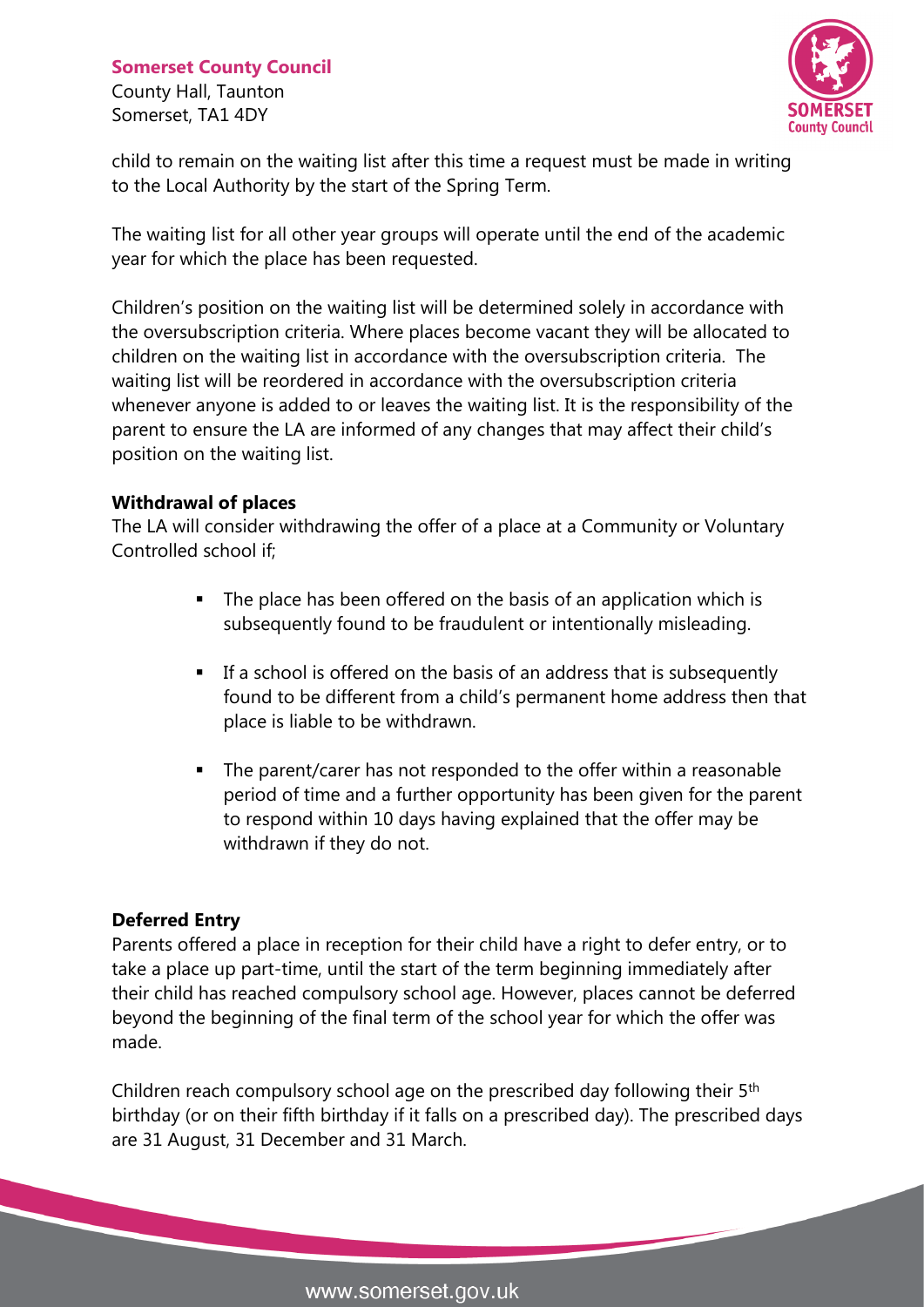#### **Somerset County Council** County Hall, Taunton

Somerset, TA1 4DY



#### **Full-time schooling**

Parents have a right to a full-time place at school for their child from the September following their fourth birthday.

#### **Summer Born Children**

Parents of summer born children may request that they are admitted into reception rather than year one when they become of compulsory school age. Applications will be considered as set out below (see admission of children outside their normal age group)

## **Admission of children outside their normal age group**

Parents may request that their child is admitted to a year group outside their normal age range, for instance where the child is summer born or where the child is gifted or talented or where a child has suffered from particular social or medical issues impacting his or her schooling.

When such a request is made, the LA will make a decision on the basis of the circumstances of the case and in the best interests of the child concerned, taking into account the views of the Headteacher and any supporting evidence provided by the parent. If a request is refused, the child will still be considered for admission to their normal age group.

The parent is required to make an on-time application for the child's normal age group (if relevant) but can submit a request for admission out of the normal age group at the same time. The LA will ensure the parent is aware of whether the request for admission out of age group has been agreed before National Offer Day and the reason for any refusal.

Requests for admission out of the normal year group will be considered alongside other applications made at the same time. An application from a child who would 'normally' be a year 1 child for a reception place will be considered alongside applications for reception.

If a request for delayed admission is agreed, the school place application may be withdrawn before a place is offered and a new school place application will need to be made as part of the normal admissions round the following year.

If a request for a child to be admitted to school a year early is agreed, the school place application will be processed and an outcome will be sent on the National Offer Day.

If a request for delayed admission is refused, the parent must decide whether to accept the offer of a school place for the normal age group, or to refuse it and make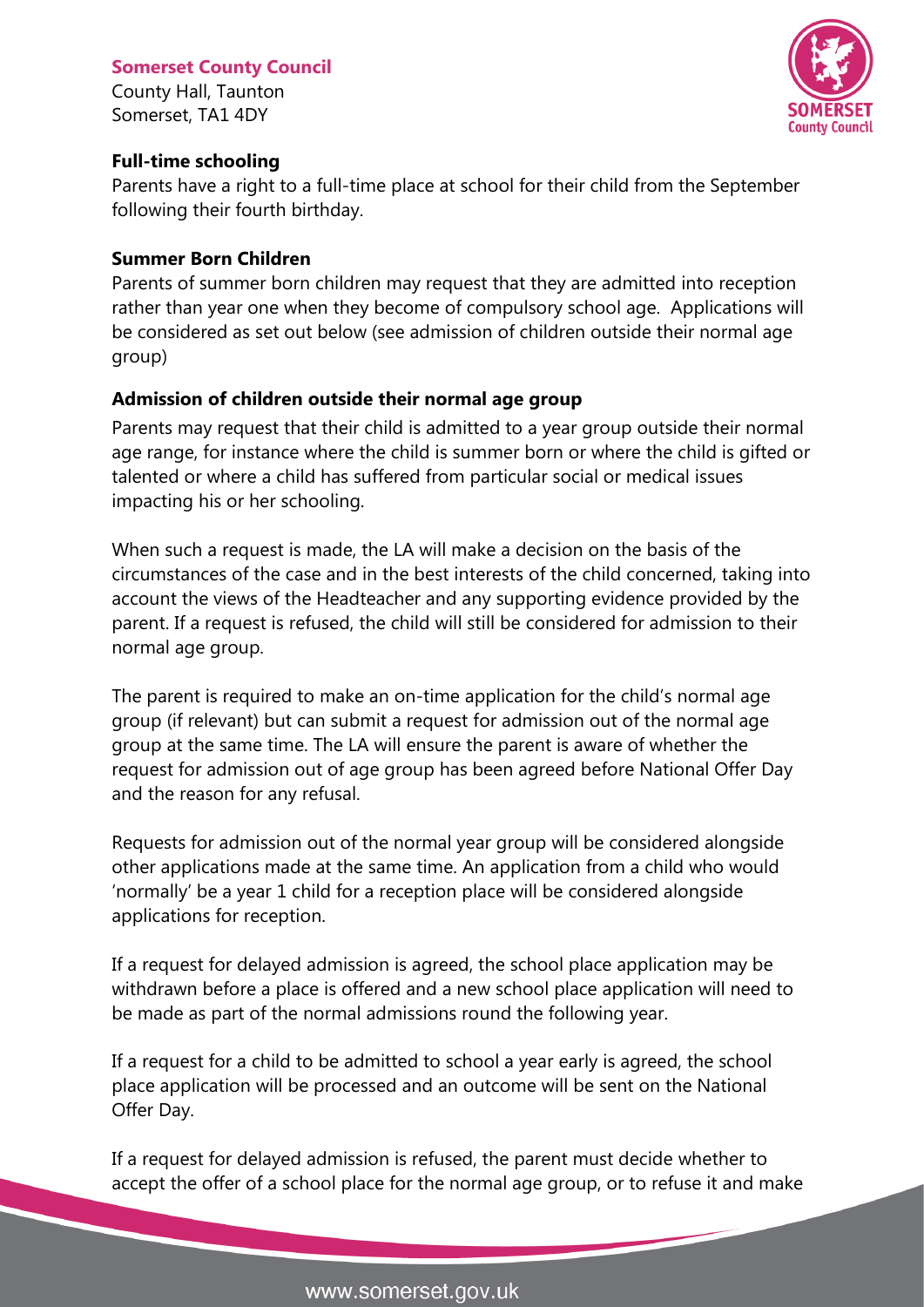County Hall, Taunton Somerset, TA1 4DY



an in year application for admission to year one for the September following the child's fifth birthday.

If a request for a child to be admitted to school a year early is refused, the school place application will not be processed and a new school place application will need to be made as part of the normal admissions round the following year.

There is no right of appeal against the decision not to allow your child to be admitted outside of their normal age group.

One admission authority cannot be required to honour a decision made by another admission authority on admission out of the normal age group. Parents, therefore, should consider whether to request admission out of the normal year group at all their preference schools, rather than just their first preference schools.

For further information and important things you should consider please visit;

https://www.somerset.gov.uk/education-and-families/starting-school-early-or-late/

## **Staggered Entry**

To help children settle smoothly into school, some schools operate different start dates for children entering reception classes. This is known as "Staggered Entry".

## **Children from outside the UK\***

The LA will treat applications for children coming from overseas in accordance with European Union law or Home Office rules for non-European Economic Area nationals.

The LA will process applications for children who are citizens of the European Economic Area (EEA) and for UK citizens living abroad. If proof of the Somerset address is not available the application will be considered on the current address. The only exceptions are children of UK service personnel and other crown servants (including Diplomats) returning to the UK with a confirmed posting to the area (see children of UK service personnel).

The LA will not allocate a place to any non EEA citizen moving into Somerset from outside the UK prior to their arrival in the country. The LA will require copies of the passports, appropriately endorsed visas and proof of residency – see home address definition. Applicants who are citizens of countries from outside the EEA should first check that their visas will not be invalidated by taking up a maintained school or academy place before applying. If in doubt, parents should contact the Home Office.

\*dependant on any changes arising from Britain's exit from the European Union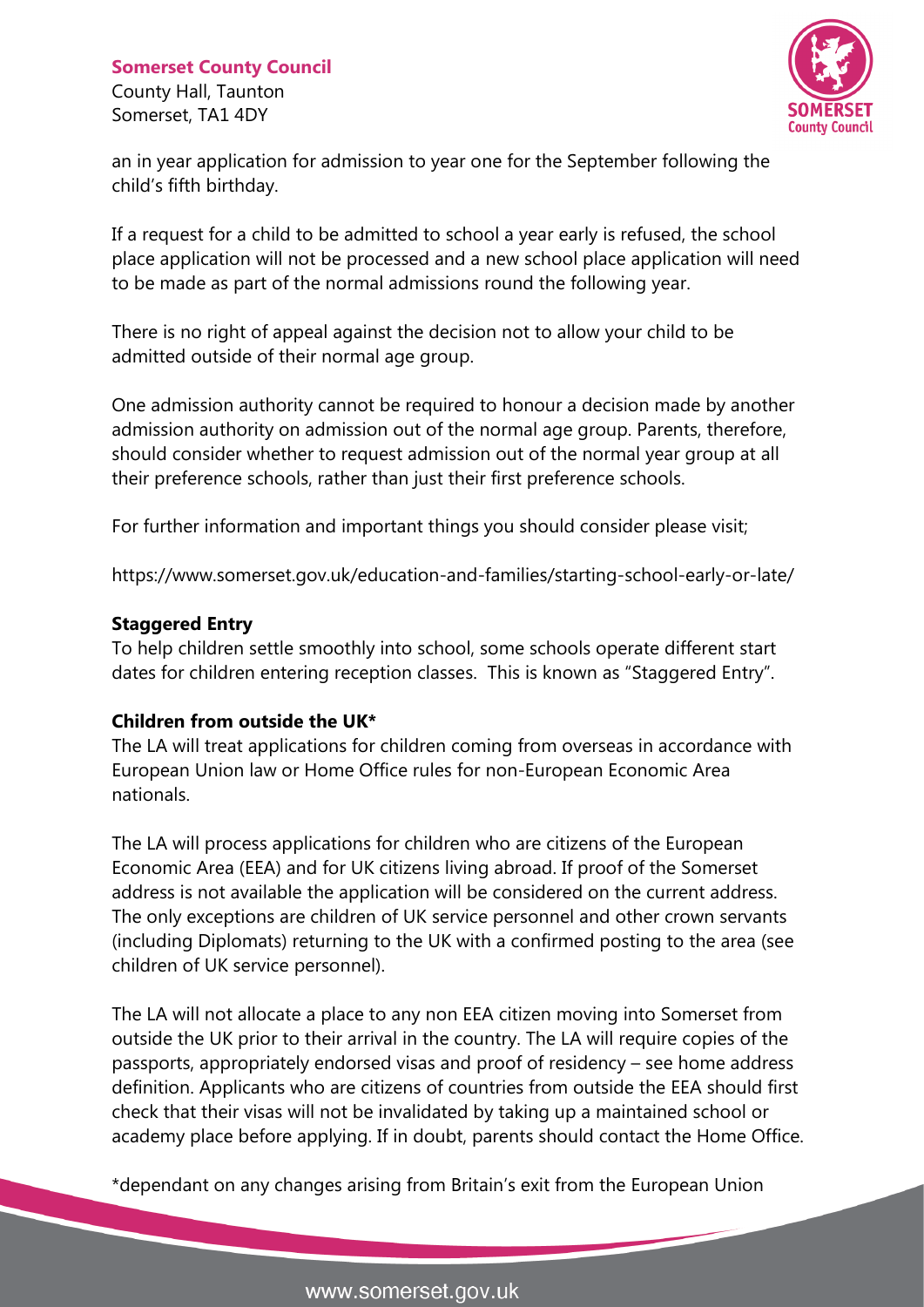#### **Somerset County Council** County Hall, Taunton Somerset, TA1 4DY



#### **Children of UK Service Personnel**

The Admissions Authority endeavours to ensure that their admission arrangements support the Government's commitment to removing disadvantage for service children. In year applications are usually considered for admission up to a maximum of half a term in advance of the place being taken up. An exception is made for children of UK service personnel with a confirmed posting to the area and crown servants returning from overseas to live in the area where a place can be made available up to a year in advance of being required providing the appropriate documentation is provided as proof of posting (an official government letter (e.g. MOD, FCO or GCHQ) declaring a relocation date and intended posting.)

Usually, a place may be allocated prior to actual residency, only on receipt of exchange of contracts or a formal signed rental agreement. An exception is made for children of UK service personnel with a confirmed posting to the area and crown servants returning from overseas to live in the area. This means that, providing the application is accompanied by an official government letter (e.g. MOD, FCO or GCHQ) declaring a relocation date and intended posting, the admissions authority will process the application. If proof of a home address is not available at this stage the admissions authority will accept a unit postal address or quartering area address.

If the parent/carer is moving to the area as a result of leaving the armed forces then no special consideration will be given to the application under the grounds of the application being made by a service family.

For further information please refer to the DfE explanatory note on Admission of Children of Crown Servants;

[https://www.gov.uk/government/uploads/system/uploads/attachment\\_data/file/4614](https://www.gov.uk/government/uploads/system/uploads/attachment_data/file/461481/Admission_of_children_of_crown_servants.pdf) [81/Admission\\_of\\_children\\_of\\_crown\\_servants.pdf](https://www.gov.uk/government/uploads/system/uploads/attachment_data/file/461481/Admission_of_children_of_crown_servants.pdf)

#### **Children Looked After (CLA)**

The LA will endeavour to secure a place for a CLA at the catchment or nearest school to the address at which they are placed. A LA has the power to direct the admission authority for any maintained school (e.g. Voluntary Controlled, Community, Foundation and Voluntary Aided schools) in England to admit a child who is looked after by the LA, even when the school is full. The LA must **not** choose a school from which the child is permanently excluded but may choose a school whose infant classes are already at the maximum size. Before deciding to give a direction, the LA must consult the admission authority of the school it proposes to direct. In the case of an academy a LA can request that the Secretary of State consider directing the admission of a CLA.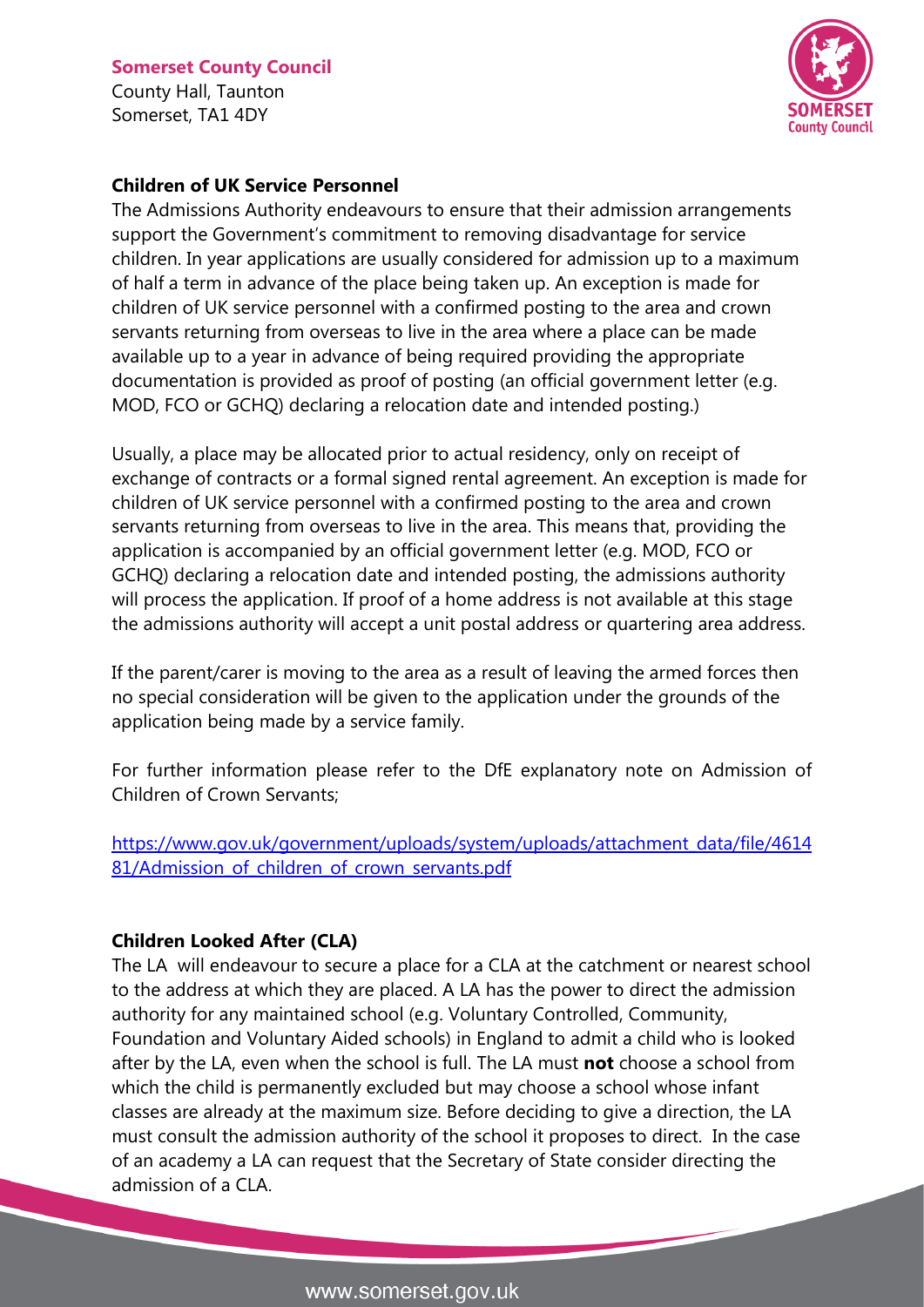

# Supplementary Information Form for Voluntary Controlled Schools

**This form must be completed and submitted to Somerset Local Authority if you would like your application for a Voluntary Controlled school to be considered under criterion 8 of the over subscription criteria relating to regular church attendance which is:**

Children and/or parent(s) who are practising members of the founding religious body of the school (e.g., Anglican or Methodist).

Children and/or parent(s) who are practising members of other churches or religious denominations.

"Practising" is defined as at least once a month for at least six months prior to the application closing date attendance at church by at least one parent and/or child.

Please ensure that the attached form is completed by you and signed by the relevant church representative (vicar, priest, minister, pastor, church warden) and submitted to Somerset Local Authority. It must be received by Somerset Local Authority by midnight on 5 February 2021 for primary admissions and 4 December 2020 for secondary admissions. For in year admissions it must be submitted directly to the school alongside an in year application form.

Failure to send the correctly completed supplementary information form to Somerset Local Authority by the closing date will mean that your application cannot be considered under the church attendance criterion.

#### **Please return form to:**

Admissions & Entitlements Team PPC402C Somerset County Council County Hall Taunton Somerset TA1 4DY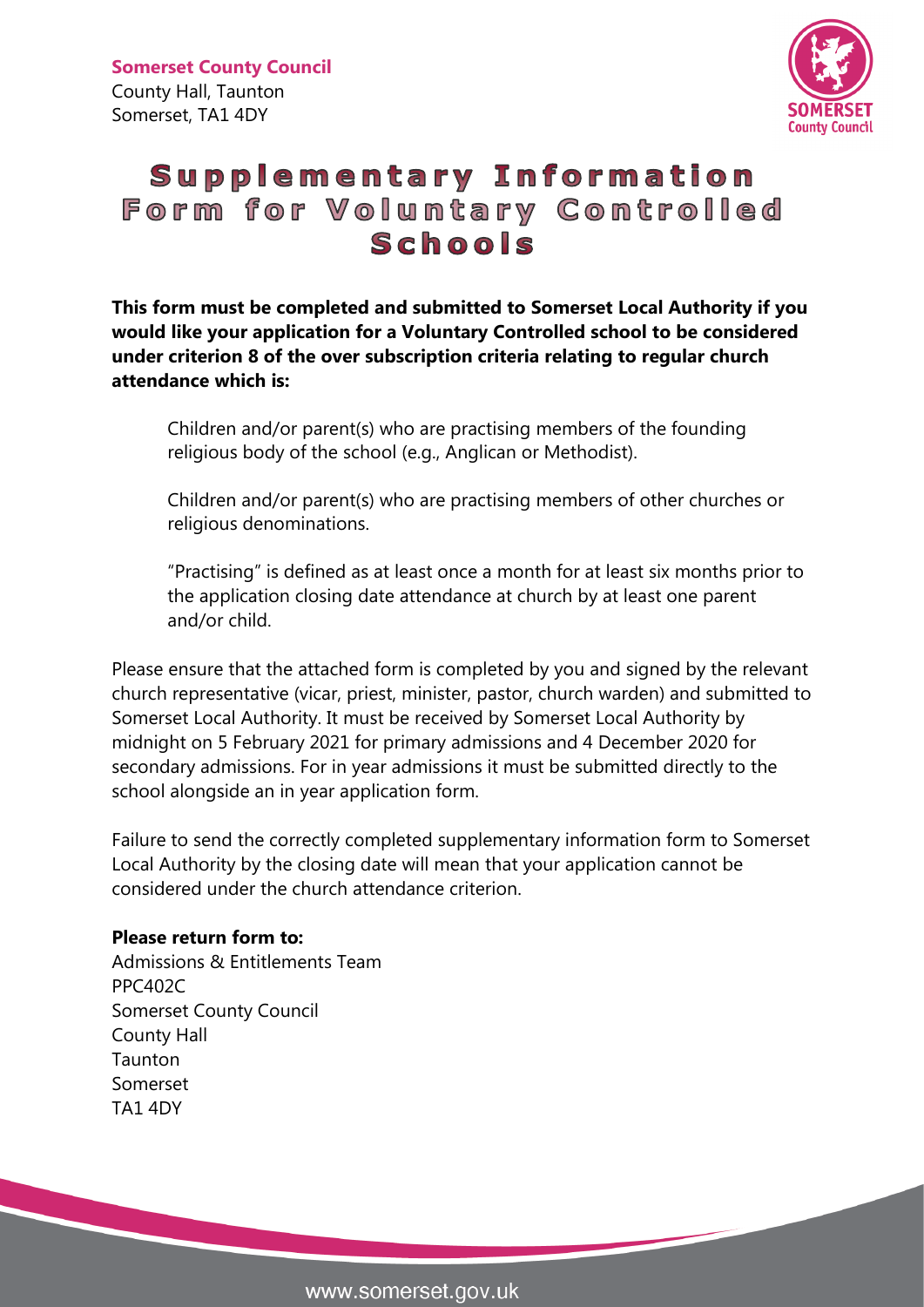

Notes for clergy or those responsible and authorised to sign supplementary information forms for those applying to church schools under a church attendance criterion.

The recommendation of the Bath & Wells DBE is that it is best practice to have a subcommittee of at least three members, including clergy, church wardens and those with responsibility for Sunday school to consider these requests and be authorised to sign the form if it is agreed appropriate.

Please also note that if this form is not received by Somerset Authority prior to the published deadline the child cannot be considered eligible under any church attendance criteria.

In order for the application to be considered under any church attendance criteria within the school's admissions arrangements, the following must be ensured:

- 1. The DBE does recommend that the child or a parent has attended actual worship and that attendance at toddler groups or other activities that are held at the church does NOT meet the requirements.
- 2. The completed form must be received by Somerset Local Authority by midnight on 5 February 2021 for primary admissions and 4 December 2020 for secondary admissions. For in year admissions the parent/carer must submit it directly to the school alongside an in year application form.
- 3. For applicants who have recently, or are about to move to a different area, the supplementary information form should be completed by the clergy at the church where they have been regularly worshipping. It is the responsibility of the applicant to organise this and ensure that the SIF is completed and sent in on time.

#### **Please Note:**

The application process is a legal one and every effort MUST be made to ensure that applications and any supplementary forms are completed accurately and on time. If applicants are unsuccessful, they have the right to appeal. **Clergy should not be pressured into signing a form if they know that the applicant does not, or are in doubt as to whether the applicant does, meet the criteria laid down by the school. This is one reason why a committee should consider every application. It is also particularly helpful where there is an inter-regnum or where clergy have been in post less than 6 months.**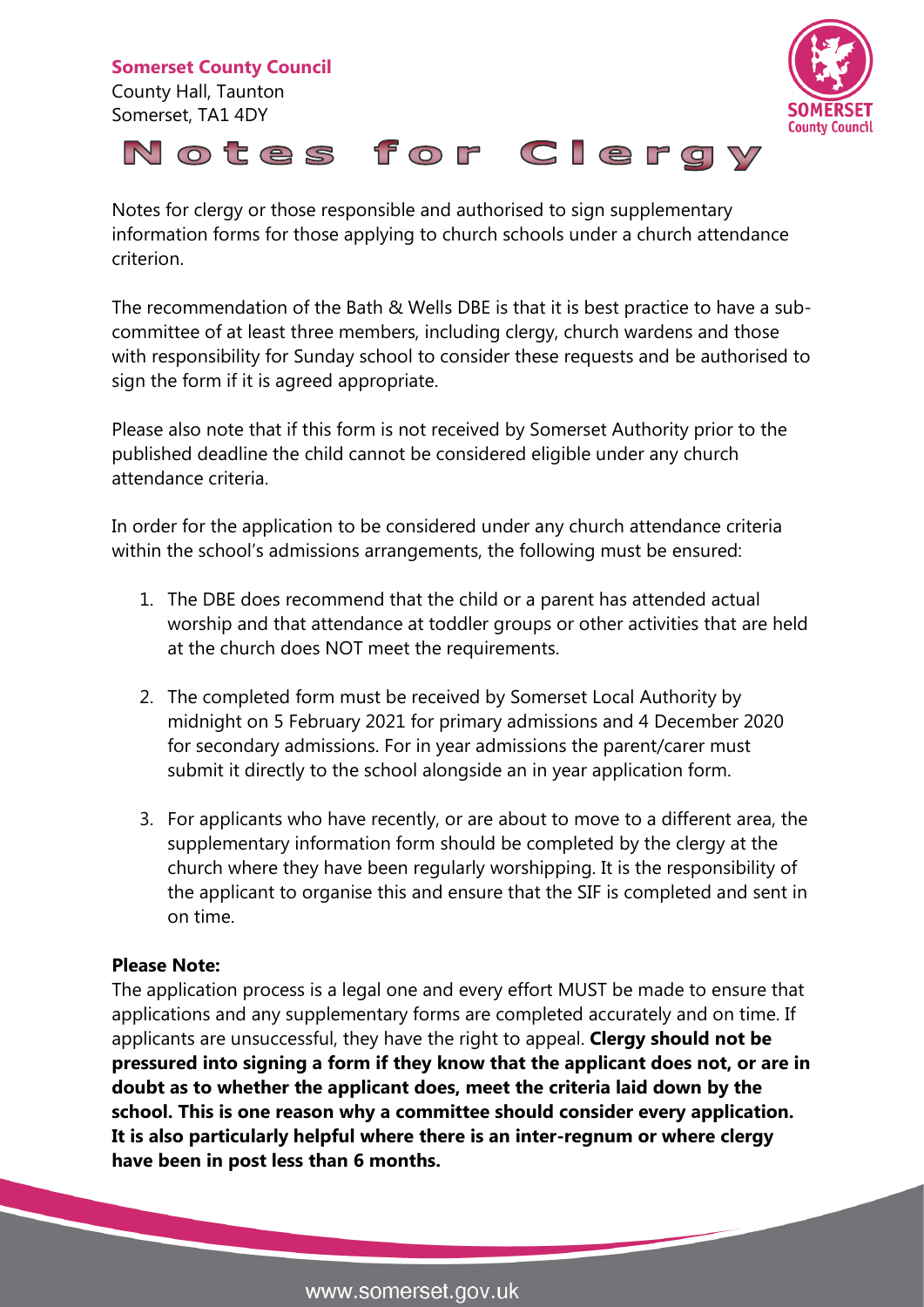County Hall, Taunton Somerset, TA1 4DY



In the event that during the period specified for attendance at worship the church (or, in relation to those of other faiths, relevant place of worship) has been closed for public worship and has not provided alternative premises for that worship, the requirements of these admission arrangements in relation to attendance will only apply to the period when the church (or in relation to those of other faiths, relevant place of worship) or alternative premises have been available for public worship.

Please complete your child's details then give this form to your clergy leader (priest/minister/pastor), who will complete the remaining part of the form.

## **Details of Child/Children**

## **Details of Church and Church Representative**

## **Declaration**

| confirm that the child and/or parent(s)/carer(s identified above has attended |
|-------------------------------------------------------------------------------|
|                                                                               |

www.somerset.gov.uk